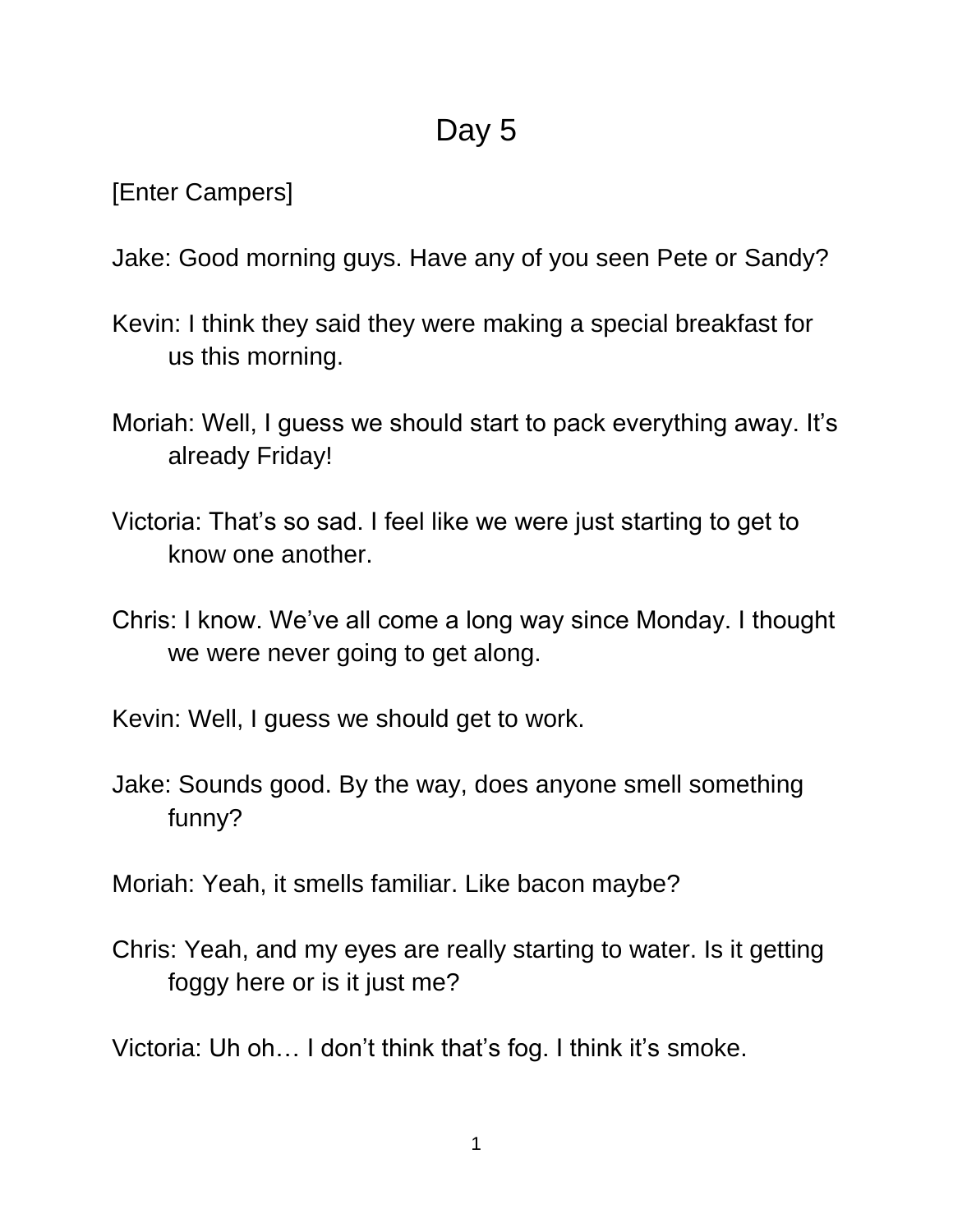Jake: Well if there's smoke, that must mean… [Everyone looks at one another suddenly realizing what has happened.]

Campers: FIRE! [Smoke comes from exits]

Victoria: We need to hurry and get out of here!

Jake: This way, guys. Let's go! [Campers follow Jake to stage left exit, stop and cough]

Moriah: There's too much smoke over here, we can't get through.

Chris: How about this way? [Campers follow Chris to stage right exit, stop]

Kevin: The flames are too high over there.

Moriah: I heard that Jake was supposed to take care of the fire last night.

Victoria: Yeah, Jake must be the reason this is happening.

Jake: I didn't take care of the fire last night… it must have been someone else!

Chris: Great! We're in danger and I'm trapped with these guys!

Kevin: Just when camp was starting to get good, your fellow campers try to burn you to the ground. [Campers begin to argue]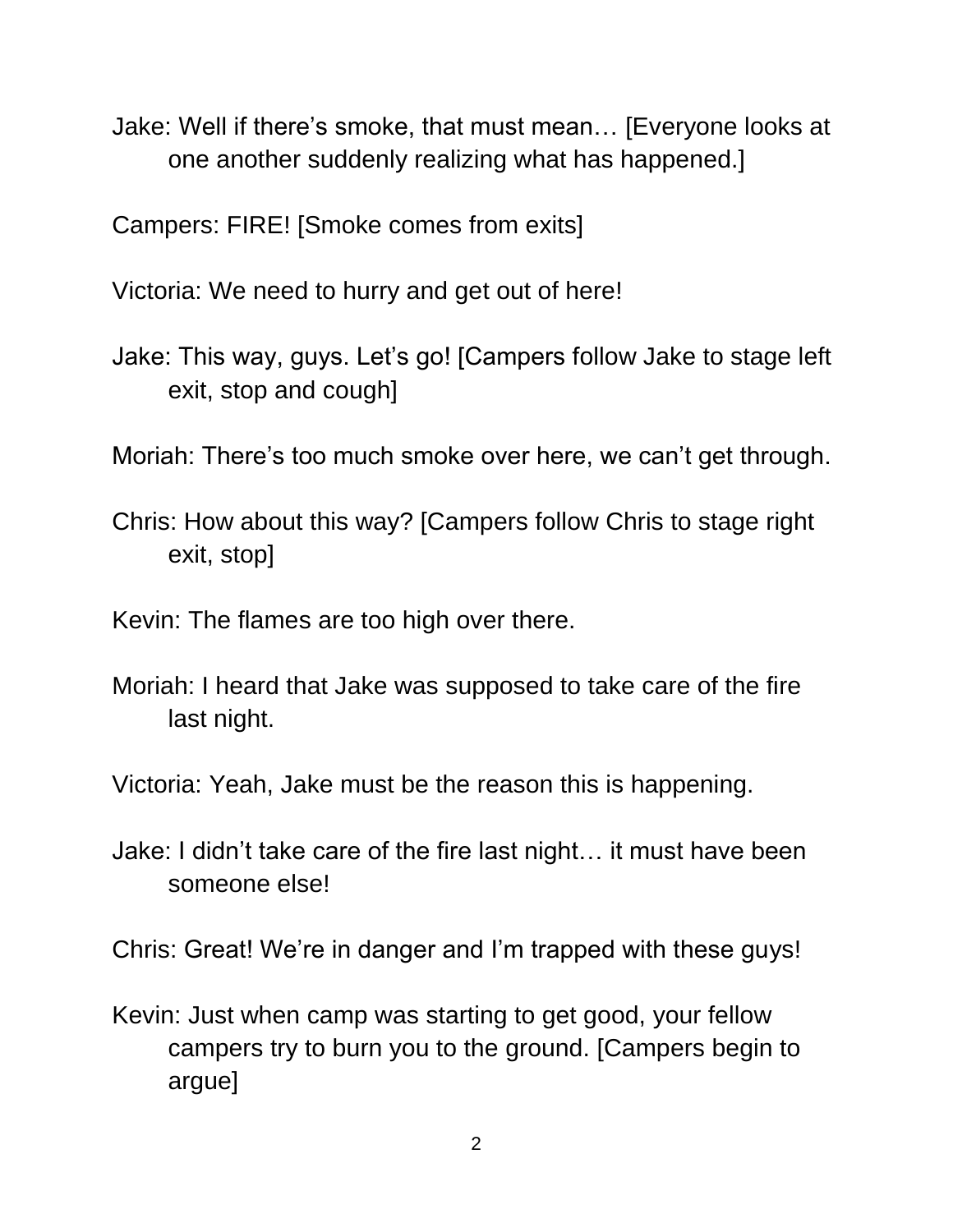- Victoria: Wait guys. All our lying, gossip, and complaining has only gotten us into trouble so far this week. I bet if we use the things we've learned this week, we might be able to fix it.
- Jake: You're right. It was my fault. I was supposed to take care of the fire, but I forgot. But I know if we work together, we can stop it!

Kevin: I'm in. Thanks for your honesty Jake.

Chris: And thank you Victoria for your encouraging words. Now let's do this. I'm sure we can beat this fire together!

[They go to grab buckets and throw them at the fire]

- Moriah: Great job Jake! Way to go Kevin! Nice work Chris! Let's go Victoria!
- Jake: It's working, but the flames are too high!

Victoria: Wait, who's that?

[Enter Pete and Sandy in fire outfits]

Sandy: Come on guys! Follow me this way!

Victoria: Counselor Sandy!

Jake: Counselor Pete!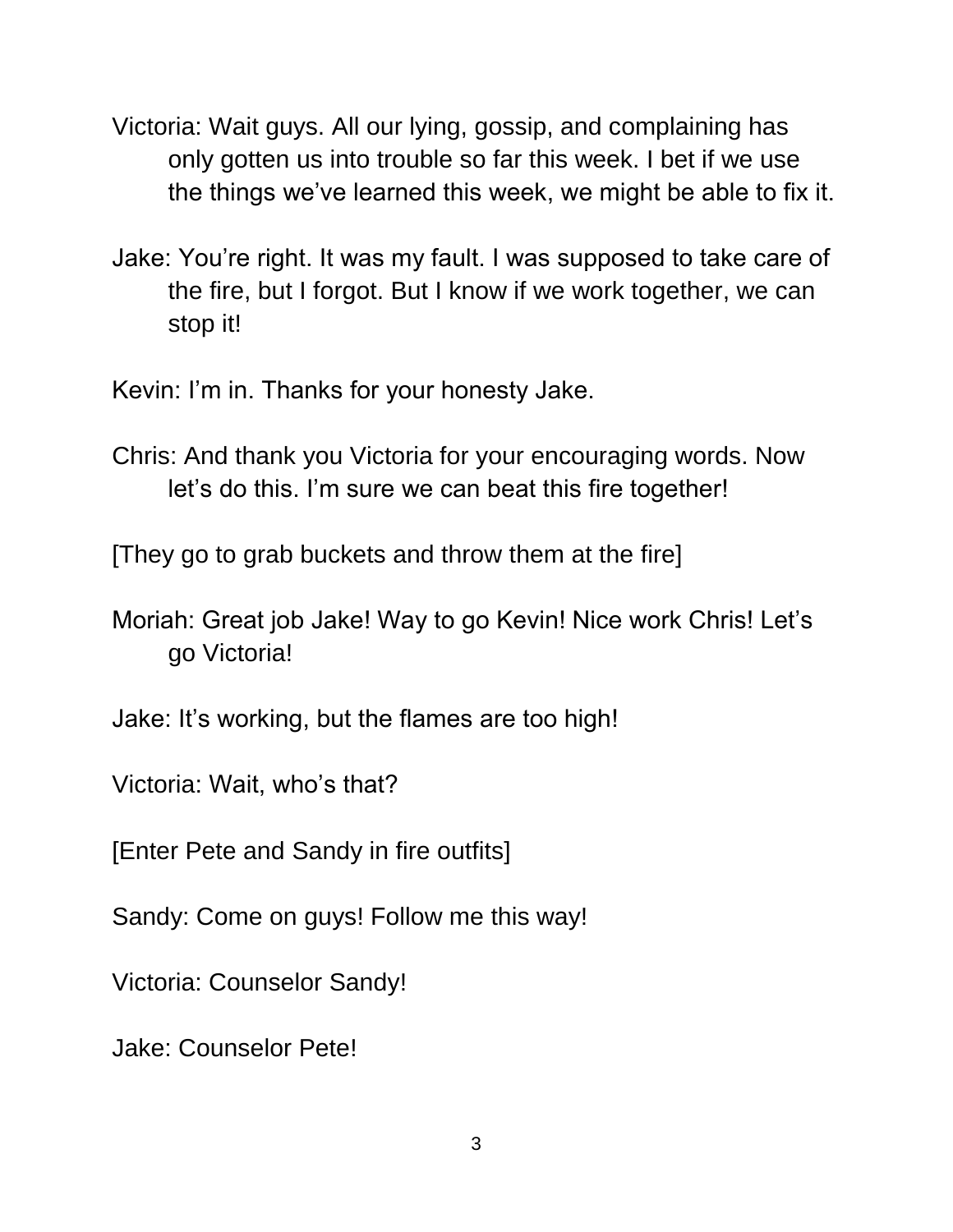Pete: Hurry up, we need to get out of here! [All exit stage right, reenter stage left]

Kevin: Thank you so much for coming to rescue us!

Chris: You saved our lives! Thank you!

Sandy: You guys know we would do anything for you.

Pete: We're thrilled that you guys are all OK.

Jake: You know, counselor Pete, being in that fire made me think about things, and I don't know if I'm OK after all.

Sandy: What do you mean, Jake?

- Jake: I know that before this camp, I had a huge problem with lying. I've been living a life of dishonesty and deceit, and I was thinking, that's not how I want to be remembered. You taught me about telling the truth and showed me what the Bible has to say about that.
- Victoria: I agree. Moriah and I used to love to gossip about everything and everyone. It nearly tore our friendship apart. But when the Bible showed us that what we were doing was wrong, we learned about the power of encouragement.
- Kevin: Chris and I were bad complainers before this week. All we did was talk about the things we didn't like. But then the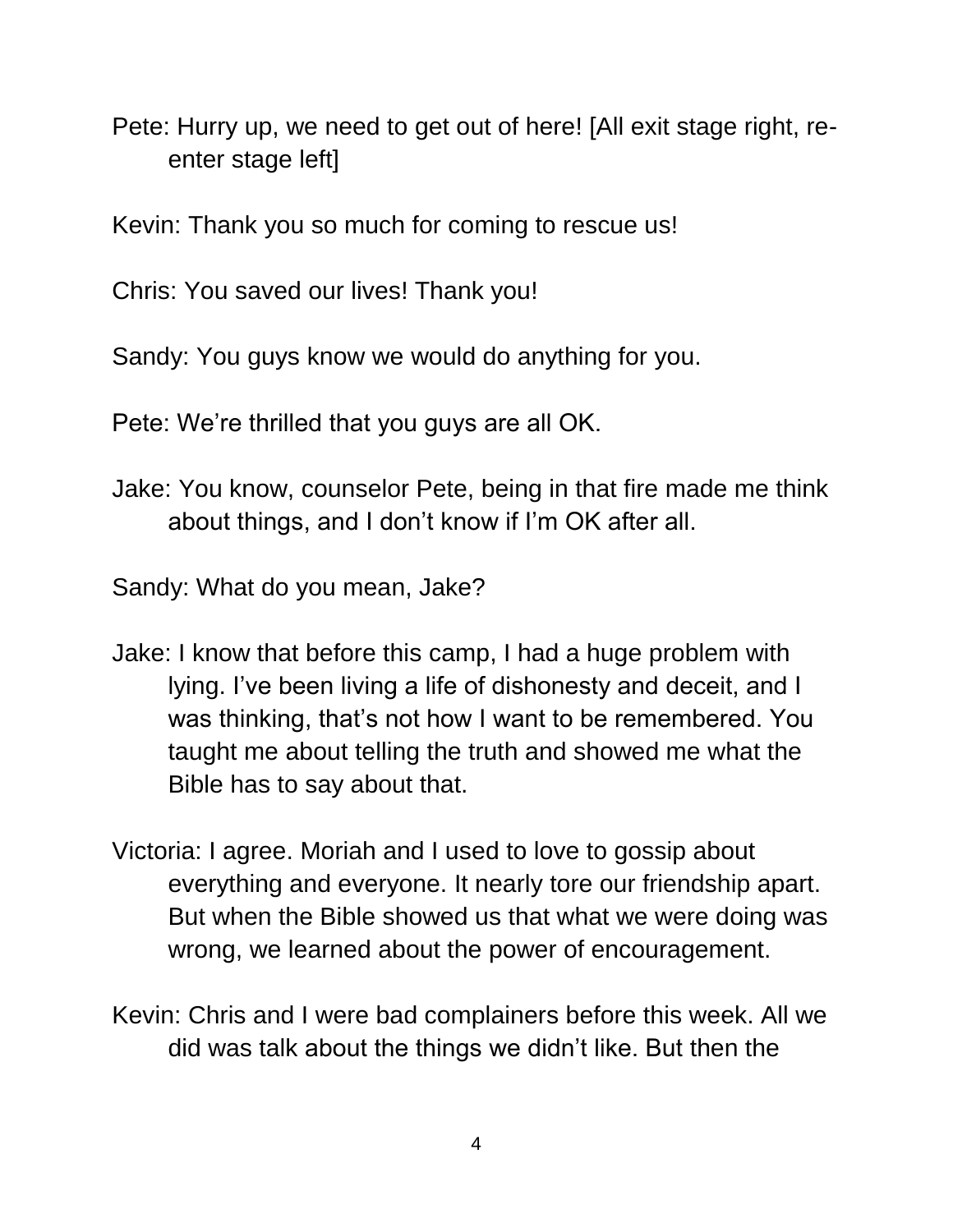Bible showed us the importance of thankfulness. Now, instead of complaining, we have learned to be thankful.

- Moriah: We all saw all of this improvement, but then as soon as the fire started, we all slipped back into our old ways with lying, gossiping, and complaining. I don't want to live this way. I want to use the power of the tongue for good.
- Chris: Does the Bible say anything about that? How can we live lives that matter and not fall into these same problems? I don't want to live a life of sin. I want to live for Jesus.
- Pete: As a matter of fact, the Bible does talk about that. Romans 10:9 says, "If you confess with your mouth the Lord Jesus and believe in your heart that God has raised Him from the dead, you will be saved."
- Sandy: As you guys have seen this week, without Jesus, it is impossible to tame the tongue. We can try hard to do the right thing, but ultimately we will keep failing.
- Pete: I'm sure you know that you've heard that when you get saved, you get to spend eternity in Heaven with God and are no longer separated from Him. But the Bible also teaches us that when we are saved and Jesus becomes Lord of our life, we become new creations. Getting saved affects our life on earth as well as in Heaven.
- Sandy: Our old selves, who used to lie, gossip, and complain, are gone. Jesus fills us with His Holy Spirit so that we can live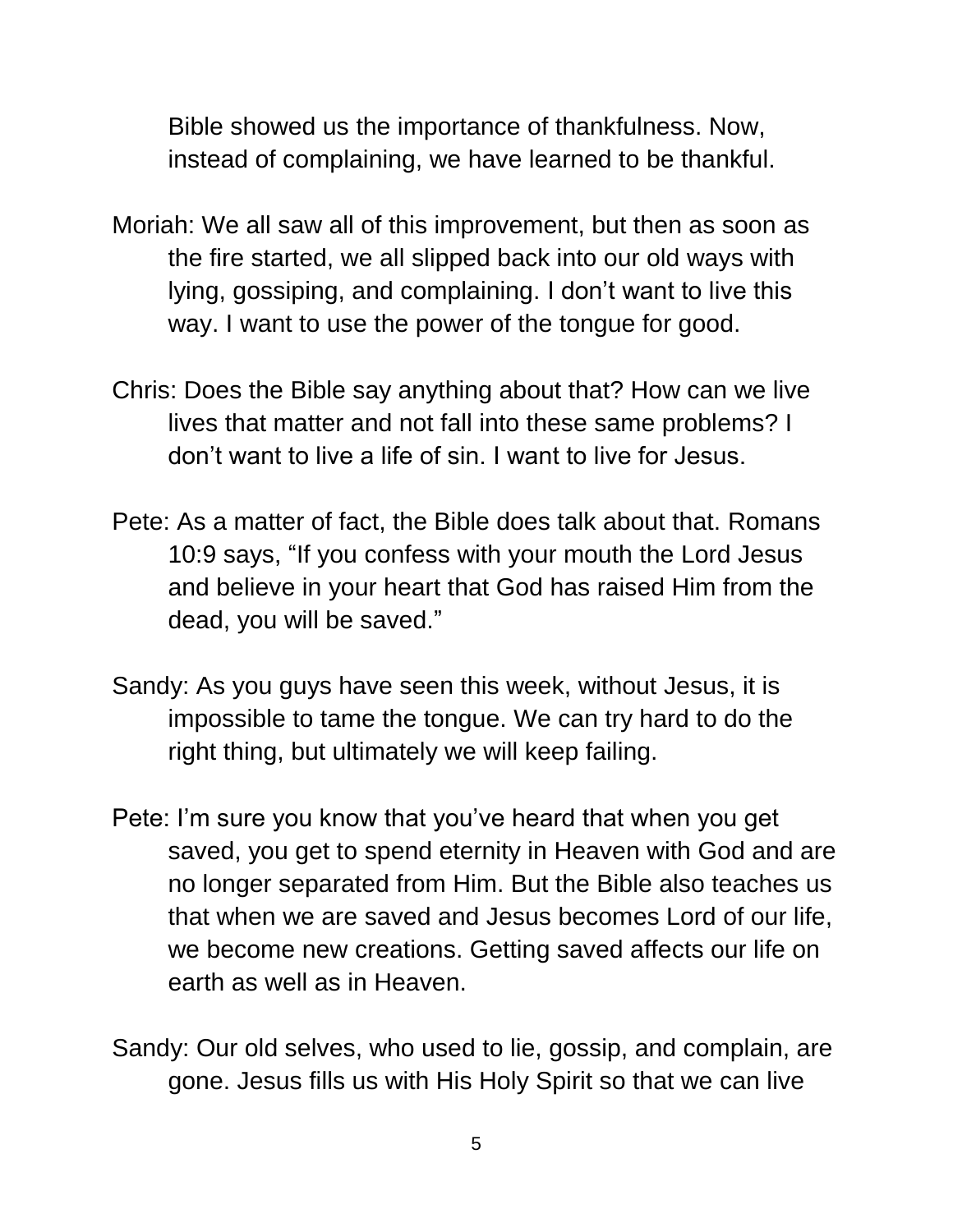for Him. We can live in truth, in encouragement, in thankfulness.

Moriah: Well what are we waiting for? Let's confess Jesus as Lord now! [Everyone nods in agreement, then prays.]

Jake: Jesus, I know we've all sinned a lot, whether it was lying…

Victoria: …or gossip…

Chris: …Or complaining. Please forgive us of our sins.

Kevin: We confess that You are Lord.

Moriah: We believe that you rose from the dead.

Victoria: Please be our Lord and Savior.

Jake: Help us to live lives of truth.

Victoria: Help us to encourage one another.

Kevin: Help us to be thankful

Moriah: In Your Name we pray,

Chris: Amen!

Pete: This is wonderful! Sandy and I have been praying for this to happen all week!